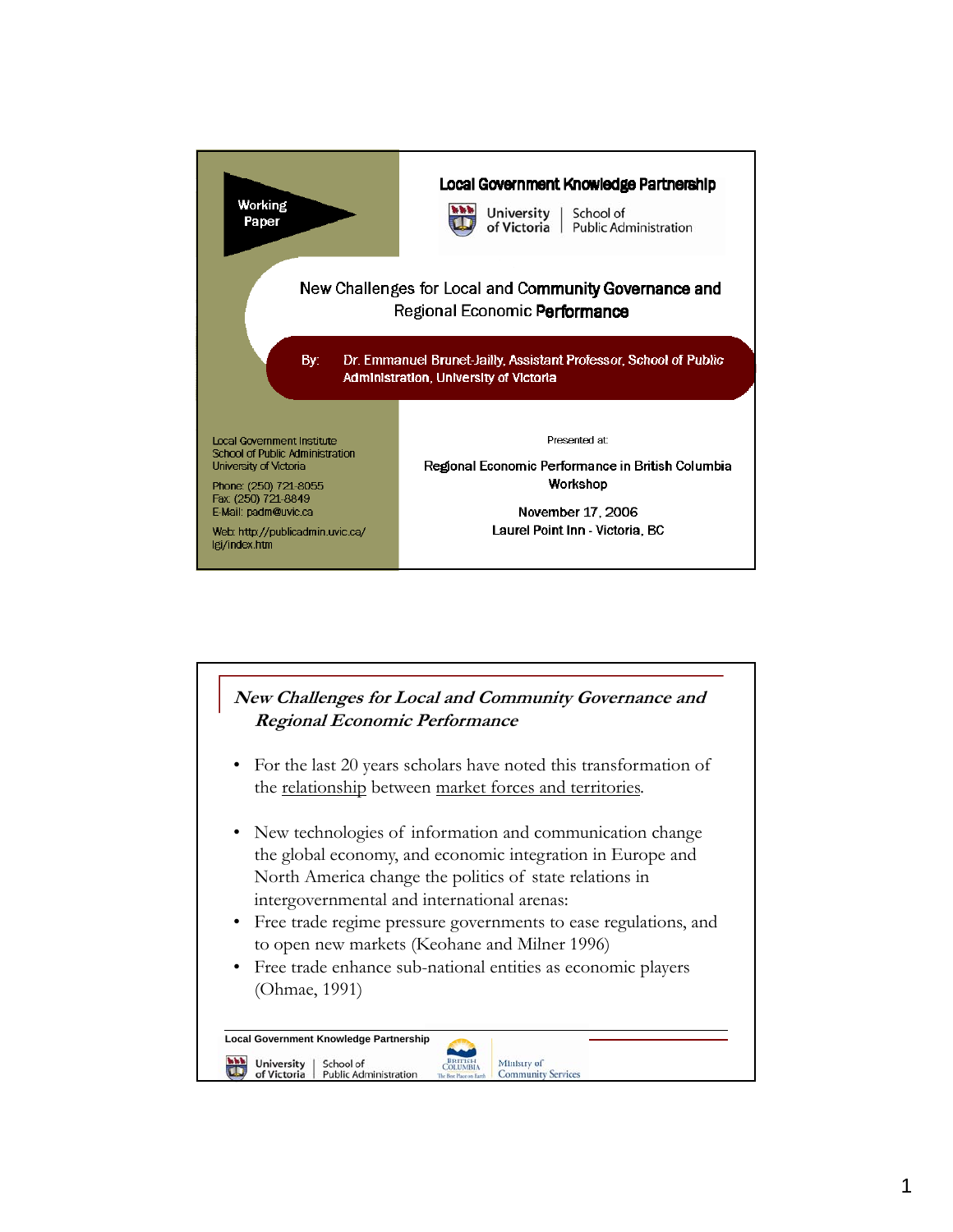

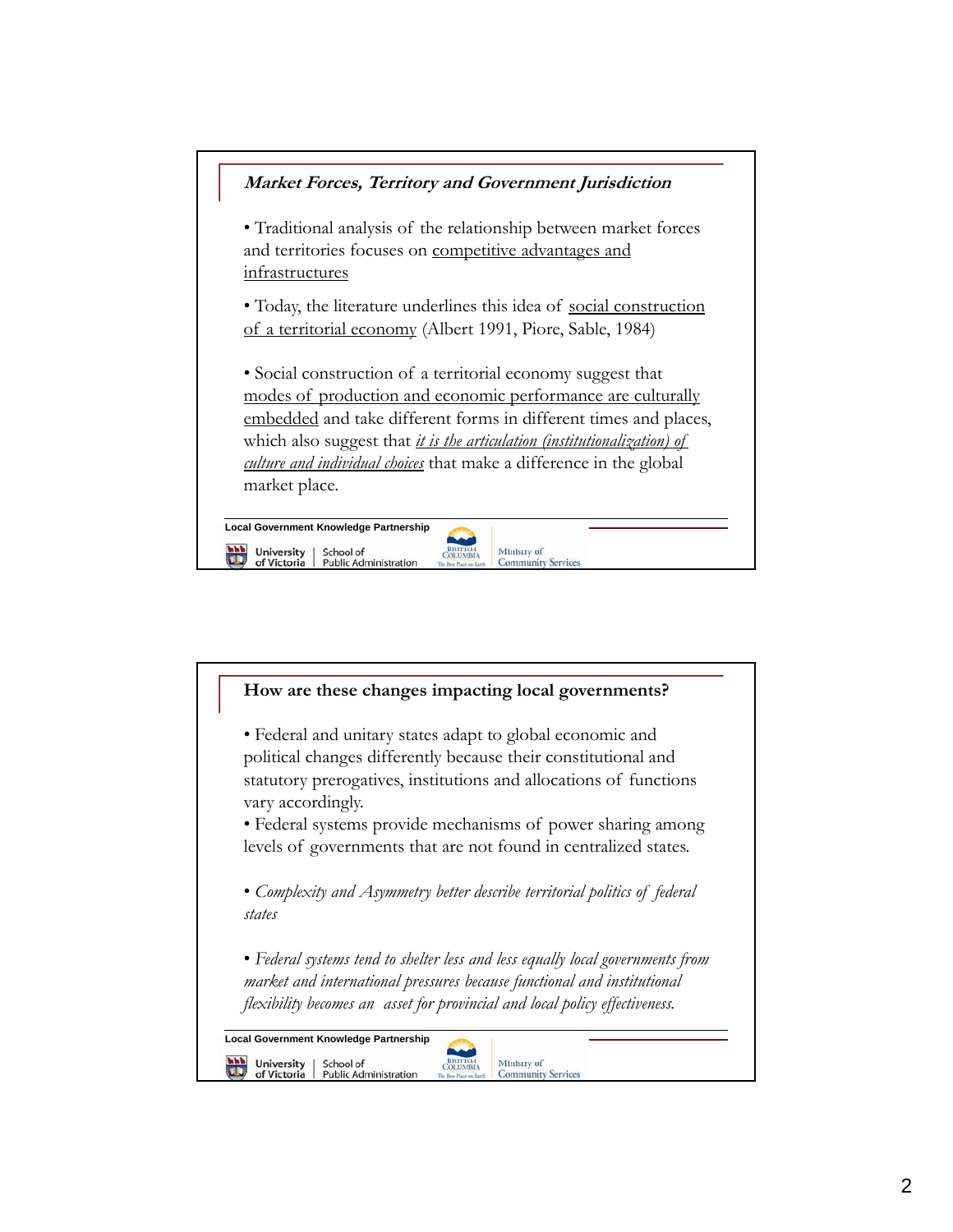## **Market Forces, Territory and Local Governance** • Robert Young (1999), notes for instance that increasingly market competition, capital mobility, and inter-governmental competition, as well as new political views about the role of governments seem to undermine the rationale and capacity higher levels of government have to shelter lower level governments. • When looking at economic development policies in Catalonia and Galicia, Spain, Michael Keating (1991), finds it is not culture or leadership that are key, but instead, different forms of institution building that are central to our understanding of variances in development policies. **Local Government Knowledge Partnership**  $\mathbb{C}$ University School of<br>Public Administration **BRITISH** Ministry of of Victoria **Community Services**